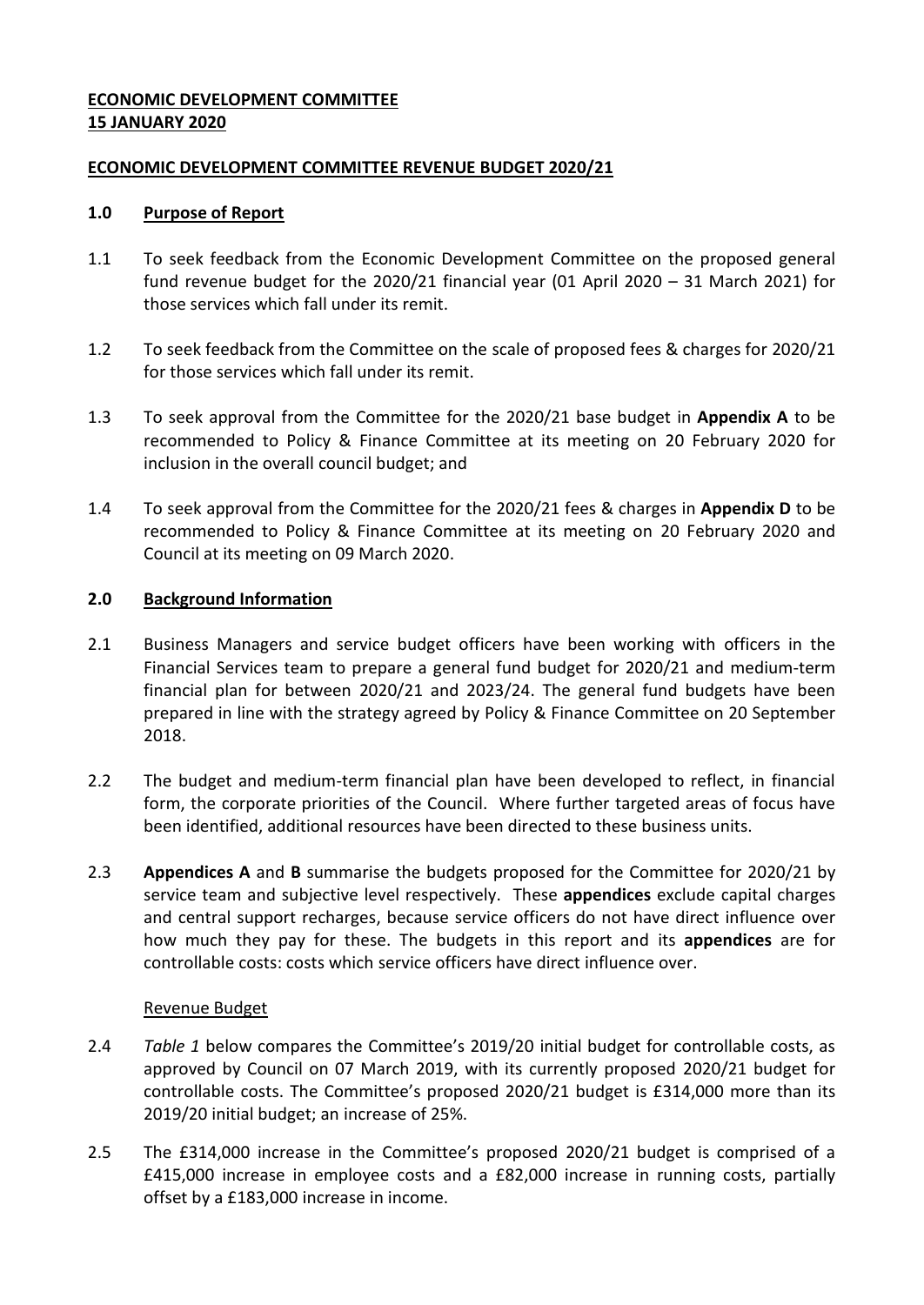*Table 1: changes in controllable costs between [2019/20](#page-0-3) and [2020/21](#page-0-1) budgeted for services in [Economic Development](#page-0-4) Committee* 

<span id="page-1-0"></span>

| <b>Expenditure or</b><br>income? | <b>Expenditure type</b> | 2019/20<br>initial budget<br>(£m) | 2020/21 base<br>budget (£m) | Increase or<br>(decrease) in<br>budget (£m) |
|----------------------------------|-------------------------|-----------------------------------|-----------------------------|---------------------------------------------|
| Expenditure                      | Employees               | 2.988                             | 3.403                       | 0.415                                       |
| Expenditure                      | <b>Running Expenses</b> | 3.248                             | 3.330                       | 0.082                                       |
| <b>Expenditure</b>               | Total                   | 6.237                             | 6.733                       | 0.497                                       |
|                                  |                         |                                   |                             |                                             |
| Income                           | Total                   | (4.957)                           | (5.139)                     | (0.183)                                     |
|                                  |                         |                                   |                             |                                             |
| <b>Net Expenditure</b>           | Total                   | 1.280                             | 1.594                       | 0.314                                       |

- 2.6 Most of the changes above in budgeted employee costs, running expenses and income relate to a small number of services. Tables 2-4 below show the five services which most account for each of the changes above.
- 2.7 Five services account for 74%, or £307,000, of the £415,000 increase in budgeted employee costs.

*Table 2: the five services in [Economic Development](#page-0-4) Committee which most account for changes in budgeted employee costs between [2019/20](#page-0-3) and [2020/21](#page-0-1)*

| Rank | Service (cost centre)         | Increase or<br>(decrease) in<br>employees<br>budget (£m) | <b>Percentage of overall</b><br>increase or (decrease)<br>accounted for by<br>service |
|------|-------------------------------|----------------------------------------------------------|---------------------------------------------------------------------------------------|
| 1    | <b>Economic Growth</b>        | 0.090                                                    | 22%                                                                                   |
| 2    | Community Infrastructure Levy | 0.071                                                    | 17%                                                                                   |
| 3    | Development Management        | 0.053                                                    | 13%                                                                                   |
| 4    | Heritage, Culture & Visitors  | 0.052                                                    | 12%                                                                                   |
| 5    | <b>Buttermarket</b>           | 0.041                                                    | 10%                                                                                   |
|      |                               | 0.307                                                    | 74%                                                                                   |

2.8 Five services account for 149%, or £122,000, of the £82,000 increase in budgeted running expenses.

*Table 3: the five services in [Economic Development](#page-0-4) Committee which most account for changes in budgeted running expenses between [2019/20](#page-0-3) and [2020/21](#page-0-1)*

| Rank | Service (cost centre)         | Increase or<br>(decrease) in<br>running expenses<br>budget (£m) | <b>Percentage of overall</b><br>increase or (decrease)<br>accounted for by<br>service |
|------|-------------------------------|-----------------------------------------------------------------|---------------------------------------------------------------------------------------|
|      | <b>Town Centre Management</b> | (0.189)                                                         | (230)%                                                                                |
|      | <b>Towns Fund</b>             | 0.162                                                           | 198%                                                                                  |
|      | Newark Lorry Park             | 0.071                                                           | 87%                                                                                   |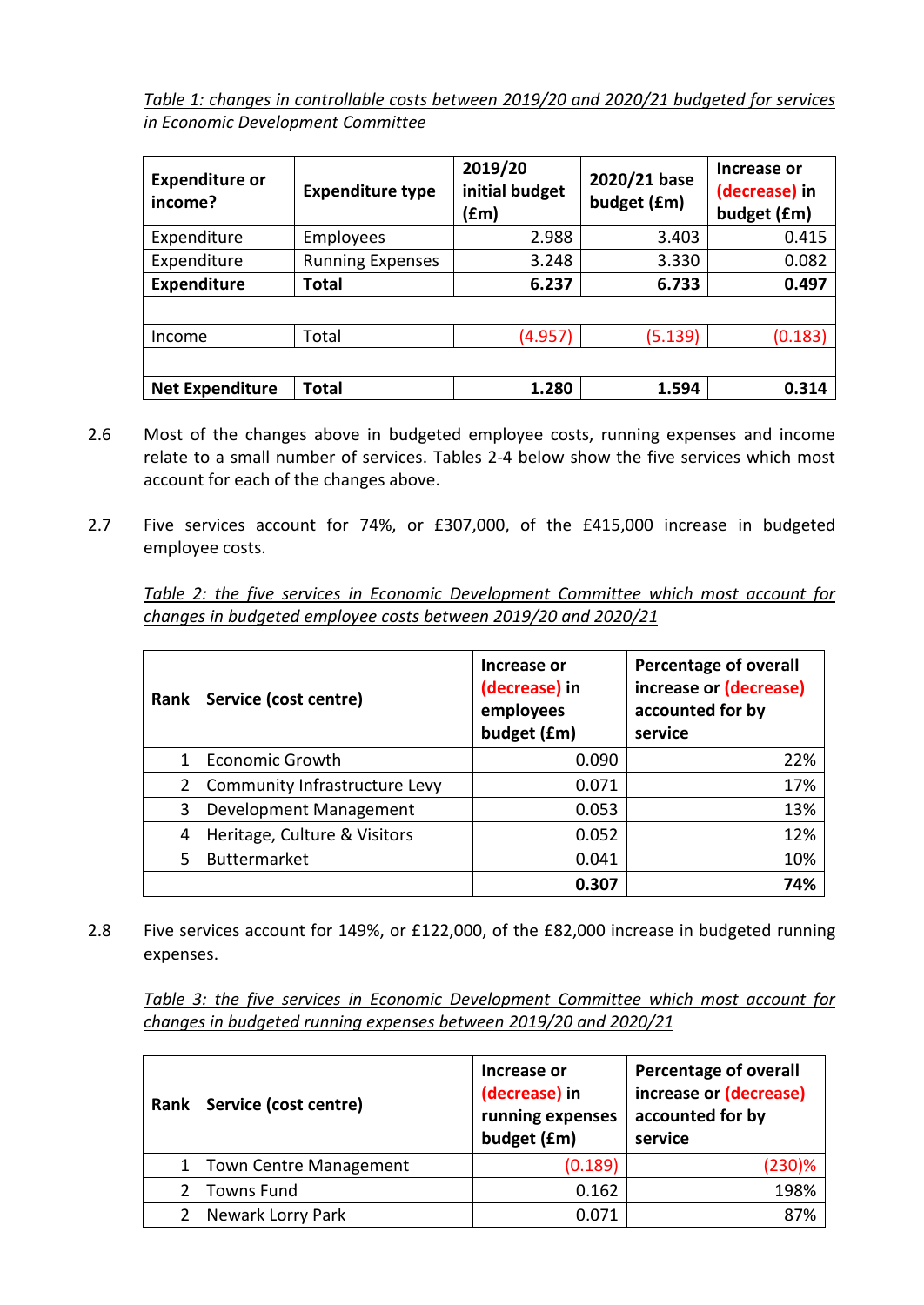| 3   Newark Beacon                | 0.052 | 63%  |
|----------------------------------|-------|------|
| 4   Heritage, Culture & Visitors | 0.026 | 32%  |
|                                  | 0.122 | 149% |

2.9 Five services account for 99%, or £182,000, of the £183,000 increase in budgeted income.

*Table 4: the five services in [Economic Development](#page-0-4) Committee which most account for changes in budgeted income between [2019/20](#page-0-3) and [2020/21](#page-0-1)*

| Rank | Service (cost centre)             | (Increase) or<br>decrease in<br>income budget<br>(£m) | <b>Percentage of overall</b><br>(increase) or decrease<br>accounted for by<br>service |
|------|-----------------------------------|-------------------------------------------------------|---------------------------------------------------------------------------------------|
| 1    | Development Management            | (0.047)                                               | (26)%                                                                                 |
| 2    | <b>Surface Car Parks Newark</b>   | (0.041)                                               | (22)%                                                                                 |
| 3    | <b>Buttermarket</b>               | (0.036)                                               | (20)%                                                                                 |
| 4    | Other Properties & Workshop Voids | (0.035)                                               | (19)%                                                                                 |
| 5    | Newark Lorry Park                 | (0.023)                                               | (13)%                                                                                 |
|      |                                   | (0.182)                                               | (99)%                                                                                 |

2.10 **Appendix C** lists the reasons for increases or decreases of over £5,000 between the [2019/20](#page-0-3) initial budget and proposed [2020/21](#page-0-1) budget for services in [Economic](#page-0-4)  [Development](#page-0-4) Committee.

### Fees & Charges

2.11 Officers have considered the Fees and Charges Toolkit approved by Economic Development Committee on 20 November 2019 when setting the level of fees & charges. The proposed fees & charges for [2020/21](#page-0-1) are in **Appendix D** for consideration.

# **3.0 Proposals**

- 3.1 Officers are proposing to the Committee that it recommends to Policy & Finance Committee at its meeting on 20 [February 2020:](#page-0-2)
	- a) the [2020/21](#page-0-1) base budget in **Appendix A** for inclusion in the overall council budget;
	- b) and to Council on [09 March 2020](#page-0-5) the [2020/21](#page-0-1) fees & charges in **Appendix D**.

# **4.0 Equalities Implications**

4.1 Business Managers consider the implications on equalities when assessing how best to deliver the services they are responsible for.

### **5.0 Financial Implications** (FIN19-20/9037)

5.1 The Committee's proposed [2020/21](#page-0-1) budget is £152,000 more than its [2019/20](#page-0-3) initial budget; an increase of 12%. Employee budgets of [£3.403m](#page-1-0) account for 52% of controllable costs. Significant budget savings cannot be achieved without affecting staffing levels.